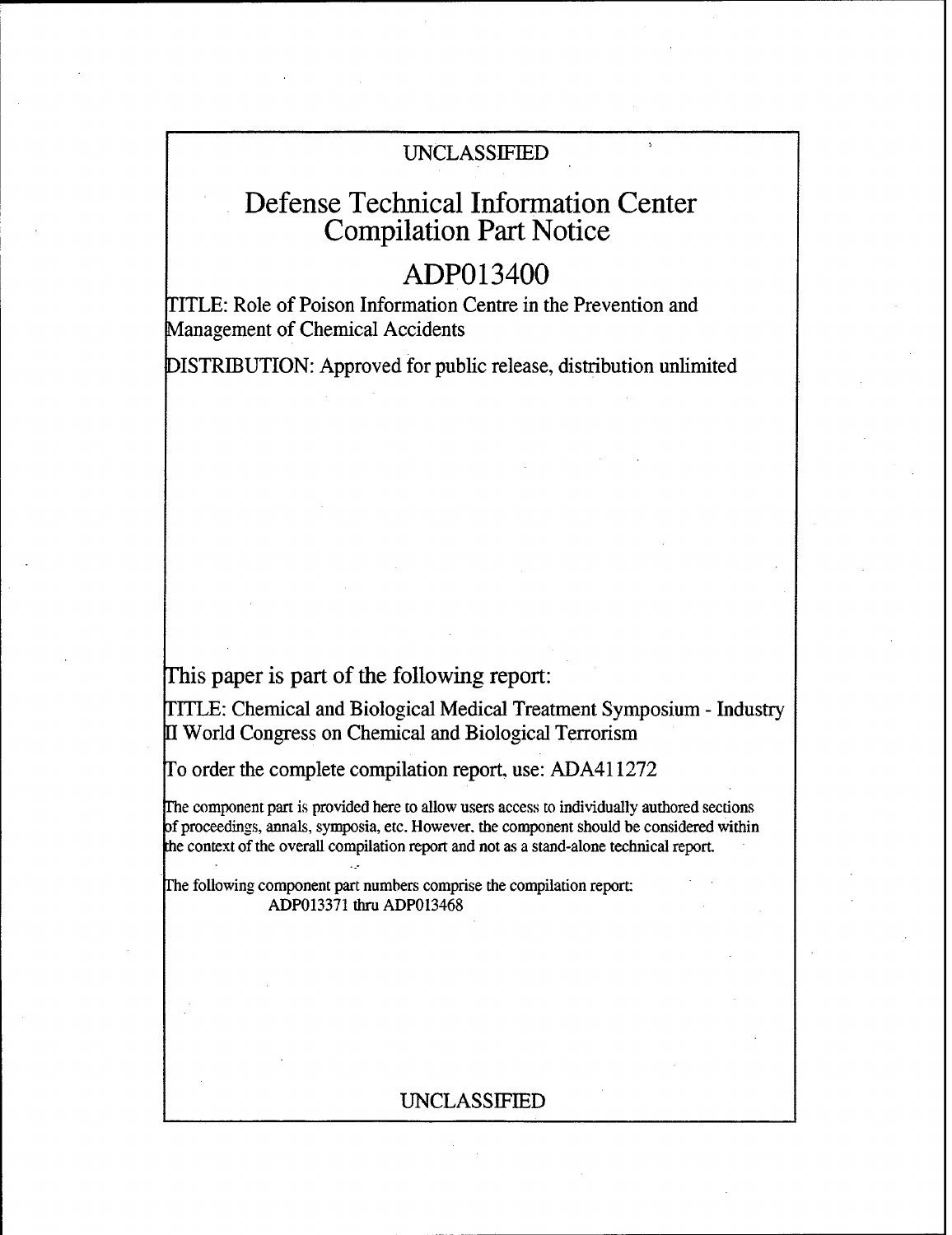### **30.** ROLE OF **POISON** INFORMATION **CENTRE IN** THE **PREVENTION AND MANAGEMENT** OF CHEMICAL **ACCIDENTS**

RajkaTurk and Davor Plavec, Institute for Medical Research and Occupational Health, 2 Ksaverska c., P.P.Box 291, HR-10001 Zagreb, Croatia

#### INTRODUCTION

The Poison Information Centre (PIC) in Zagreb is the only one in Croatia serving a population of about 4,5 million inhabitants. It provides a 24-hour telephone information service on the management of toxic exposures to medical professionals and the general public. From 1985 to 1999 the Centre registered a total of 4736 calls due to acute poisoning incidents or suspected poisonings. Figure 1 shows the breakdown of calls according to the cause in three 5-year periods: 1985-1989, 1990-1994 and 1995-1999.

#### **RESULTS AND DISCUSSION**

Until 1990, i.e. the beginning of the war, there was little or no concern about the preparedness of the PIC and its staff for the management of the major chemical disasters or even chemical warfare attack. Then it suddenly became a toxicological priority and because of the mass media impact there were numerous calls both from the medical professionals and the public, requiring various information on the exposure to toxic chemicals and chemical warfare agents. We decided that, having no contingency plans ready; the main task of the **PIC** would be 1. Immediate improvement of our data-base with the protocols for the management .of injuries due to chemical weapons, and 2. Education and training of our personnel on the medicalaspects of response to chemical accidents. However we failed to establish a more closer cooperation with health services and governmental institutions who were in charge of the emergency situations (for example police and fire departments, the army forces medical service, or the Ministries of Health, Environment etc.) and to take a more active part in the planning, education and training activities on the national level. We gathered some specific experience in dealing with toxic exposures involving multiple casualties that might not be a direct consequence of war operations but are rather characteristic for that period. A typical example was an outbreak of photodermatitis in a group of schoolchildren picking parsley in the vicinity of radar installations, which was initially diagnosed as a "mustard gas" poisoning. An outbreak of scombrotoxism in the refugee camp, with more than 100 people served a spoiled fish meal, including 20 symptomatic patients needing antihistamine treatment, demonstrated the inadequate supplies of emergency drugs and problems of rapid distribution of drugs, to the incident area. There were several smaller incidents caused by inappropriate use of tear gas or due to smoke inhalation in firemen. The majority of calls that could be connected with the war operations were due to psychogenic reactions, when people detected an unusual odour in their homes or residential areas and experienced non-specific symptoms, which were suspected as poisoning with an unknown agent. Timely consultation with the PIC prevented unneccessary treatment and hospital admissions. The main problem in such cases was how to deal with general public and mass media without creating a panic, and at the same time provide a rapid and relevant risk assessment of toxic exposure. A post-war period brought an expected increase of multiple psychoactive drug overdose and an increased incidence of poisoning with drugs of abuse. Also, some typical cases of poisoning with autoinjectors and reagents used for the detection of radioactive contamination were referred to **PIC.** Although there is. an improvement in the legislation and organization of chemical accident prevention and response in Croatia, the PIC needs to be more involved in these activities. The quality of advice given by a PIC will greatly depend on the preparedness of the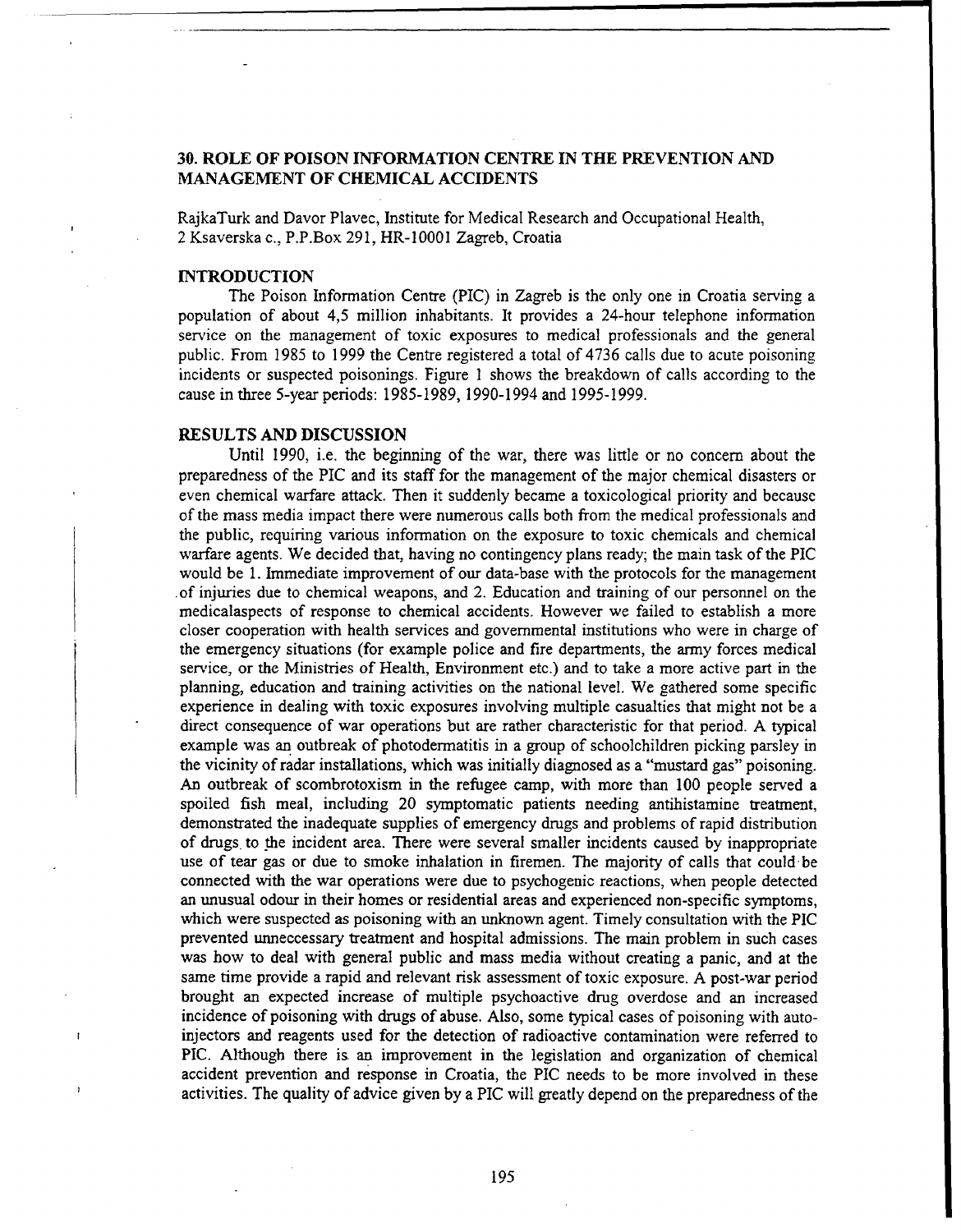staff, previously established procedures, and coordination of the  $\overrightarrow{PIC}$  with the national emergency response system. Unfortunately, the **PIC** is often the last to know about the circumstances of chemical accidents, but the first to **be** contacted by the hospital personnel dealing with casualties.

#### **CONCLUSION**

The more active role of the **PIC** in all aspects of management of chemical accidents in Croatia should be ensured.

#### SUMMARY

The Poison Information Centre (PIC) in Zagreb is the only one in Croatia. and it provides a 24-hour telephone information service on the management of toxic exposures to medical professionals and the general public. Although chemical accidents do not always involve poisoning cases, problems regarding prevention, treatment, contingency planning, environmental contamination and other aspect of such incidents are likely to be referred to a **PIC.** Obviously, providing appropriate information is the primary goal of **PIC** in any situation, but the quality and adequacy of advice given by a **PIC** in case of chemical accident will greatly depend on the preparedness of the staff, previously established procedures, and involvement of the **PIC** in the national emergency response system. This is especially important in case of armed conflicts, war or a post-war situation in the country. The staff of **PIC** often lacks specific knowledge and experience on chemical warfare agents. In addition, it may also have problems on how to deal with general puiblic and mass media to avoid creating panic and, at the same time provide a rapid and relevant risk assessment of toxic exposure. This could be complicated when it relies only on scarce telephone information, which is often completely unreliable. Experience from the **PIC** in Zagreb during the last 10 years involves several different incidents or suspected poisonings during the war and post-war period in Croatia, some of which were consequences of mass psychosis or incorrect diagnoses. Also, some typical cases of poisoning with auto-injectors or chemical reagents used for the detection of radioactive contamination were referred to the Centre. Unfortunately, coordination with other national services responsible for emergency preparedness and response is not optimal, often leaving the **PIC** on the margin of events, or calling it only when the information is needed and the accident has already happened. The **PIC** is often the last to know on the circumstances of such accidents, but the first to be contacted by the hospital personnel dealing with casualties, so the more active role of the **PIC** in all aspects of management of chemical accidents should be ensured.

#### **REFERENCES**

- 1. Nantel, AJ. (1995) Clin. Toxicol. 33, 603-607.
- 2. Hall, SK. (1995) Clin. Toxicol. 33,609-616.
- 3. Baxter, PJ. (1990) Ann. Occup. Hyg. 34, 615-620.

#### **KEYWORDS**

Poison Information Centre, chemical accidents, chemical warfare agents, mass psychosis, antidote